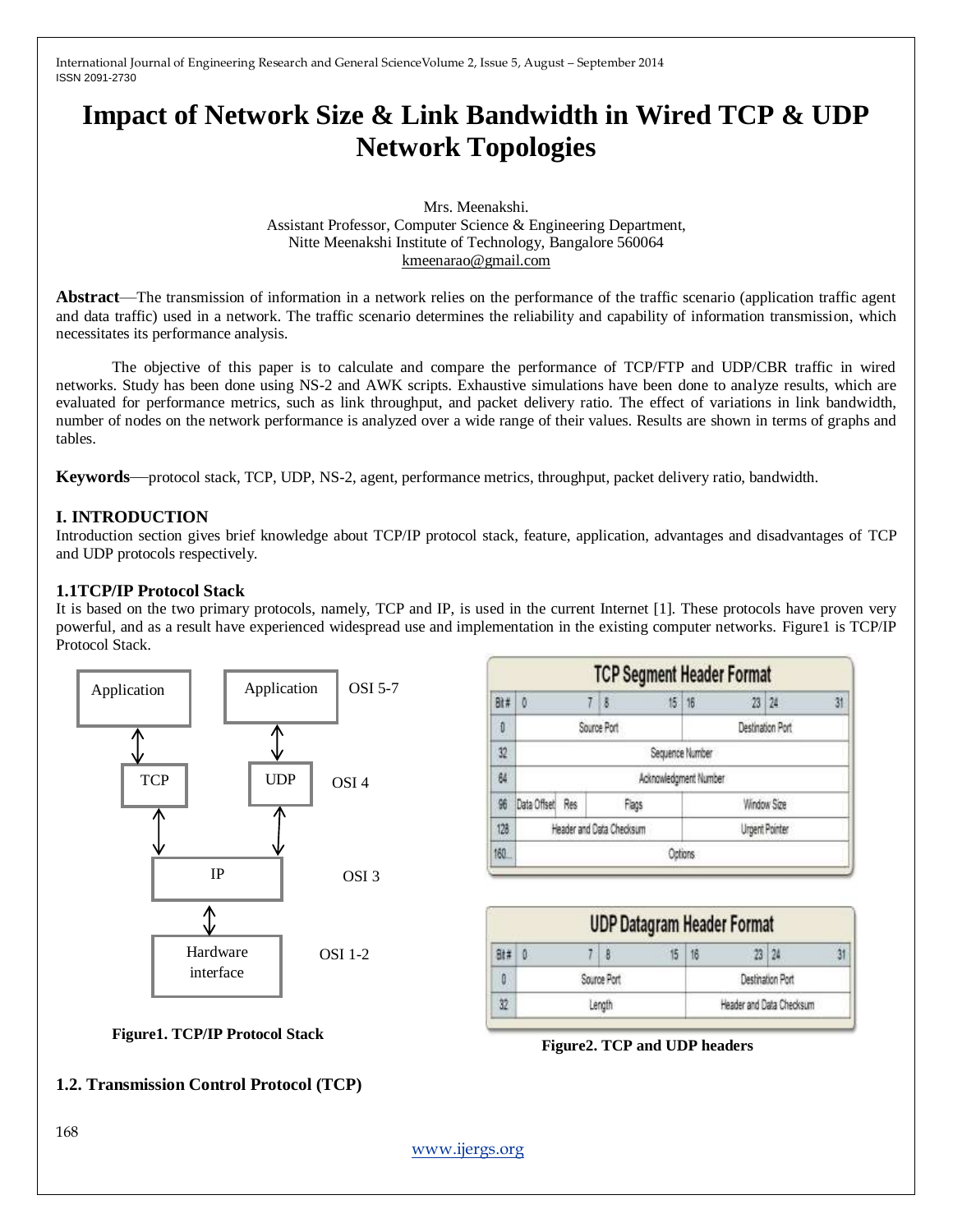TCP is a connection-oriented protocol [2]. Function as a message makes its way across the internet from one computer to another. This is connection based. TCP is suited for applications that require high reliability, and transmission time is relatively less critical. TCP is usedby other protocols like HTTP, HTTPs, FTP, SMTP, and Telnet. TCP rearranges data packets in the order specified. The speed for TCP is slower than UDP.

TCP is reliable in the sense there is absolute guarantee that the data transferred remains intact and arrives in the same order in which it was sent. TCP header size is 20 bytes as shown in Figure2 namely TCP and UDP headers. Data is read as a byte stream, no distinguishing indications are transmitted to signal message (segment) boundaries. TCP is heavy-weight. TCP requires three packets to set up a socket connection, before any user data can be sent. TCP handles reliability and congestion control. TCP does error checking. SYN, SYN-ACK and ACK are three handshake related messages.

#### **1.3. User Datagram Protocol or Universal Datagram Protocol (UDP)**

UDP is a connectionless protocol. UDP is also a protocol used in message transport or transfer. This is not connection based which means that one program can send a load of packets to another and that would be the end of the relationship.

UDP is suitable for applications that need fast, efficient transmission, such as games. UDP's stateless nature is also useful for servers that answer small queries from huge numbers of clients. DNS, DHCP, TFTP, SNMP, RIP and VOIP protocols use UDP. UDP has no inherent order as all packets are independent of each other. If ordering is required, it has to be managed by the application layer. UDP is faster because there is no error-checking for packets. There is no guarantee that the messages or packets sent would reach at all.

UDP Header size is 8 bytes as in Figure 1.2: TCP and UDP headers [3]. Source port, Destination port and Check Sum are common in both TCP and UDP. Packets are sent individually and are checked for integrity only if they arrive. Packets have definite boundaries which are honored upon receipt, meaning a read operation at the receiver socket will yield an entire message as it was originally sent.

UDP is lightweight. There is no ordering of messages and no tracking connections. It is a small transport layer designed on top of IP. UDP does not have an option for flow control. UDP does error checking, but no recovery options. No Acknowledgment and also no handshake since it is connectionless protocol.

#### **1.4. TCP/IP Application Protocols**

-

FTP (File Transfer Protocol), HTTP (Hyper Text Transfer Protocol), NNTP (Network News Transfer Protocol), Remote Login (**rlogin**), Telnet, X Window System depends on TCP to guarantee the correct and orderly delivery of data across the network.

SNMP sends traffic through UDP because of its relative simplicity and low overhead.When NFS (Network File System) runs over UDP the RPC implementation must provide its own guarantees of correctness. When NFS runs over TCP, the RPC layer can depend on TCP to provide this kind of correctness.

DNS uses both UDP and TCP. It used UDP to carry simple queries and responses but depends on TCP to guarantee the correct and orderly delivery of large amounts of bulk data (e.g. transfers of entire zone configurations) across the network.

#### **II. MATERIAL AND METHODOLOGY**

The network performance can be measured with many metrics. Following sections give brief about few of those metrics and simulation setup of the experiment done in this paper.

#### **2.1 Performance metrics**

The performance of any system needs to be evaluated on certain criteria, these criteria then decide the basis of performance of any system. Such parameters are known as performance metrics [4], [5], [6]. The different types of performance metrics used to evaluate performance of any networks are described below:

#### **2.1.1 Throughput**

The throughput is the measure of how fast we can actually send data through the network. It is the measurement of number of packets that are transmitted through the network in a unit of time. It is desirable to have a network with high throughput.

**Throughput =**  $\sum P_{\text{R}} / (\sum t_{\text{sp}} - \sum t_{\text{st}})$ 

169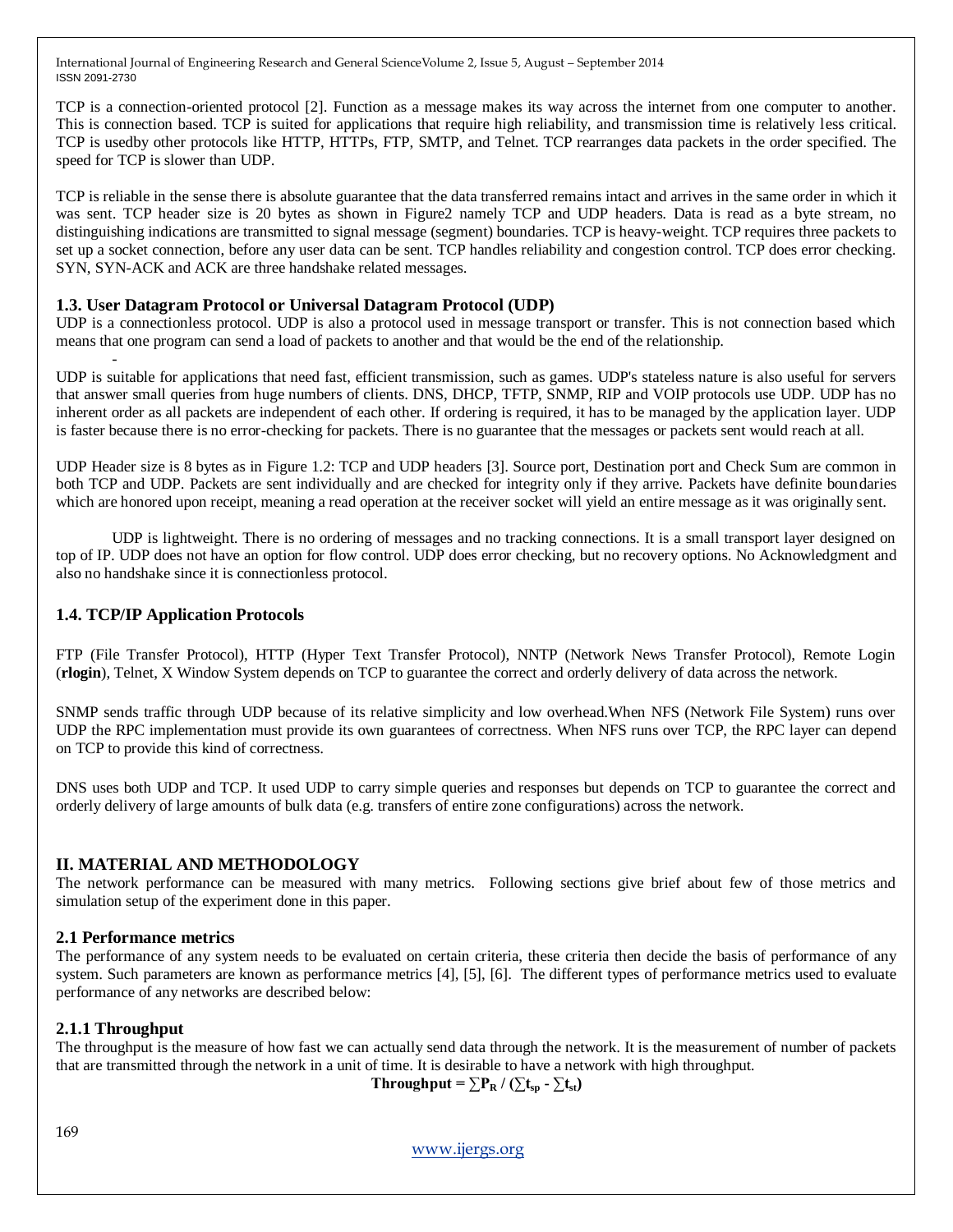$P_R$  – Received Packet Size,  $t_{st}$  – Start Time,  $t_{\rm sn}$  – Stop Time. Unit – Kbps (Kilobits per second)

#### **2.1.2 Link Throughput**

In computer technology, throughput is the amount of work that a computer can do in a given time period. In communication networks, such as Ethernet or packet radio, network throughput is the average of successful message delivery over a communication channel. Transmission Time = File Size / Bandwidth (sec).

Throughput  $=$  File Size / Transmission Time (bps).

Link throughput say from node S to D is given by the following formula:  $\sqrt{} = \sum_{\bf{b}} {\bf{N}_{\bf{b}}} / {\bf{t}}$ 

 $N_{b}$ - Number of bits transmitted from node S to D t - Observation duration.

#### **2.1.3 Packet Delivery Ratio (PDR)**

It is the ratio of number of packets received at the destination to the number of packets generated at the source. A network should work to attain high PDR in order to have a better performance. PDR shows the amount of reliability offered by the network. The greater value of packet delivery ratio means the better performance of the protocol.

PDR= 
$$
(\sum N_R / \sum N_G)
$$
 \* 100

 $N_R$  – Number of Received Packets, N<sub>G</sub> – Number of Generated Packets, Unit – Percentage ratio (%).

#### **2.1.4 Average End – to – End Delay (AED)**

This is the average time delay consumed by data packets to propagate from source to destination. This delay includes the total time of transmission i.e. propagation time, queuing time, route establishment time etc. A network with minimum AED offers better speed of communication.

$$
AED = \sum t_{PR} - \sum t_{PS}
$$

 $t_{PR}$  – Packet Receive Time, t<sub>PS</sub>– Packet Send Time, Unit – milliseconds (ms).

#### **2.2 Simulation**

Simulation of wired as well as wireless network functions and protocols (e.g., routing algorithms, TCP, UDP) can be done using NS2 [7], [8], [9]. Network Simulator, Version-2, widely known as NS2, is simply an event-driven simulation tool that has proved useful in studying the dynamic nature of communication networks. Figure 3.1 and 3.2 show simple network topologies used for experiments carried out in this paper.





### **Figure3. A sample network topology: TCP Figure4. A sample network topology: UDP**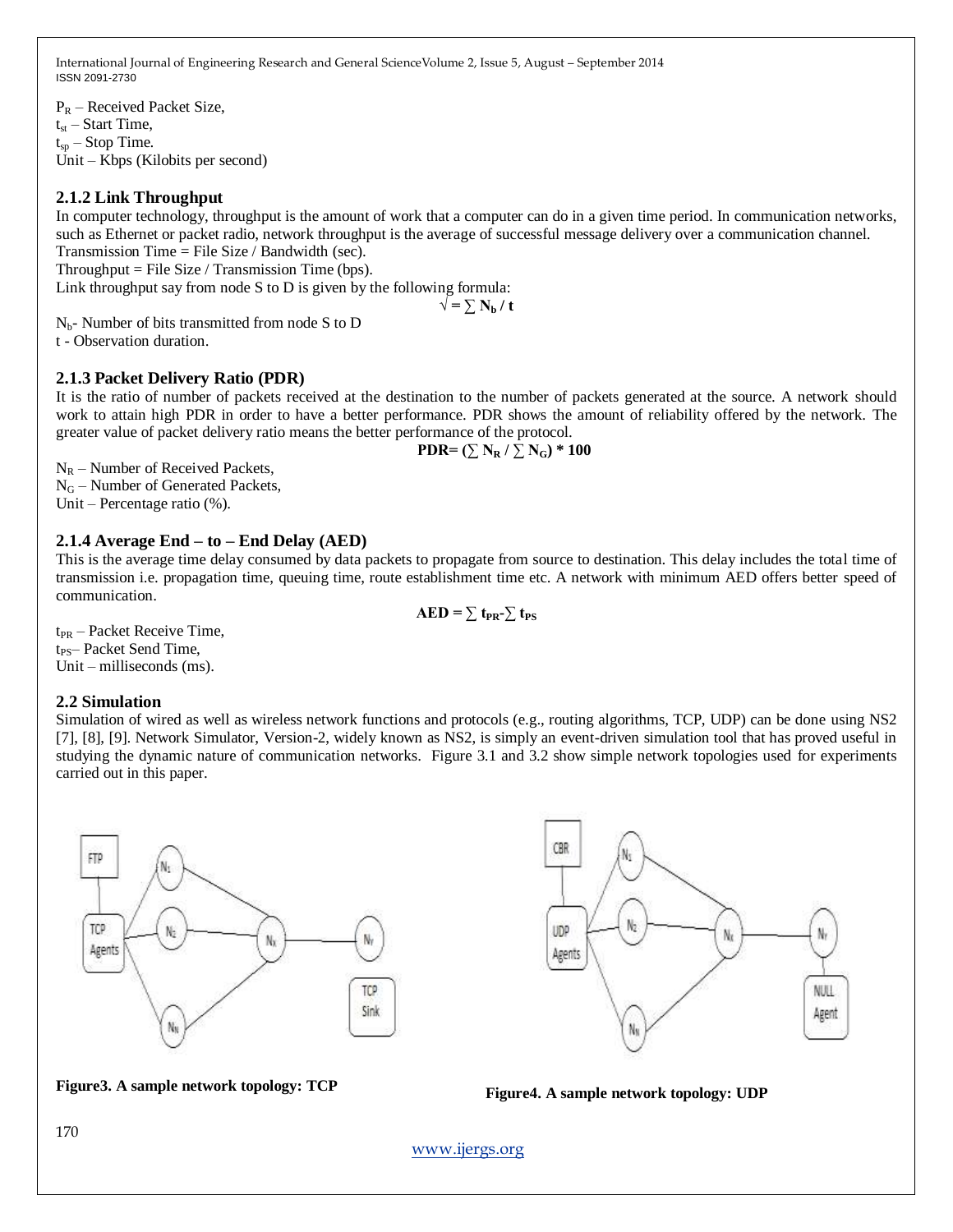In figure 3.1 and 3.2  $N_1$ ,  $N_2$   $N_N$  are nodes. FTP and CBR are applications of TCP and UDP respectively. N<sub>x</sub>and N<sub>y</sub>are nodes of bottleneck link whereas Nyis final destination of packets generated from all sources. Corresponding sender-agents have to be attached to all sending nodes. TCP/Sink is agent to be attached to TCP-destination and Null agent is for UDP-receiver.

#### **III. RESULTS AND CHARTS**

A systematic study and analysis of all the aspects of wired networks is carried out by executing ns2 and AWK scripts. Comparison is made for link throughput and packet delivery ratio. Followings are tables and graphs obtained from executing AWK scripts [10] for which ns2 trace files were input. In first scenario, number of nodes was varying and corresponding changes in throughput had been observed. In second scenario again number of nodes was varying and corresponding PDR had been noted down. In last scenario bandwidth is the varying factor and different throughput had been tabled.

| Nodes | $\text{tcp}{\langle \text{tp}(kbps) \rangle}$ | udp(tp(kbps) |
|-------|-----------------------------------------------|--------------|
| 5     | 4640.95                                       | 2188.05      |
| 25    | 4613.26                                       | 4882.98      |
| 50    | 4733.14                                       | 4882.98      |
| 100   | 4745.9                                        | 4882.98      |
| 200   | 4750.14                                       | 4882.98      |
| 300   | 4744.03                                       | 4882.98      |

**Table1. Node Vs Bottleneck-link throughput**

| <b>Nodes</b> | tcp/PDR | udp/PDR |
|--------------|---------|---------|
|              |         |         |
| 5            | 99.81   | 100     |
| 10           | 99.64   | 100     |
| 20           | 99.21   | 77.92   |
| 30           | 98.66   | 68.61   |
| 40           | 98.06   | 63.96   |
| 50           | 97.46   | 61.17   |
| 100          | 95.62   | 55.58   |

#### **Table2. Nodes Vs packet delivery ratio**

| Bandwidth | tcp(tp(kbps) | udp(tp(kbps) |
|-----------|--------------|--------------|
| 0.5       | 487.809      | 488.314      |
|           | 954.95       | 976.596      |

| 1.5 | 1440.2  | 1464.88 |
|-----|---------|---------|
|     | 1926.27 | 1953.16 |
| 2.5 | 2411.64 | 2187.55 |
|     | 2897.37 | 2187.57 |
| 3.5 | 3396.37 | 2187.58 |
|     | 3880.92 | 2187.59 |

**Table3. Bandwidth Vs Bottleneck-link throughput**



#### **Figure5. Node Vs Bottleneck link-throughput**

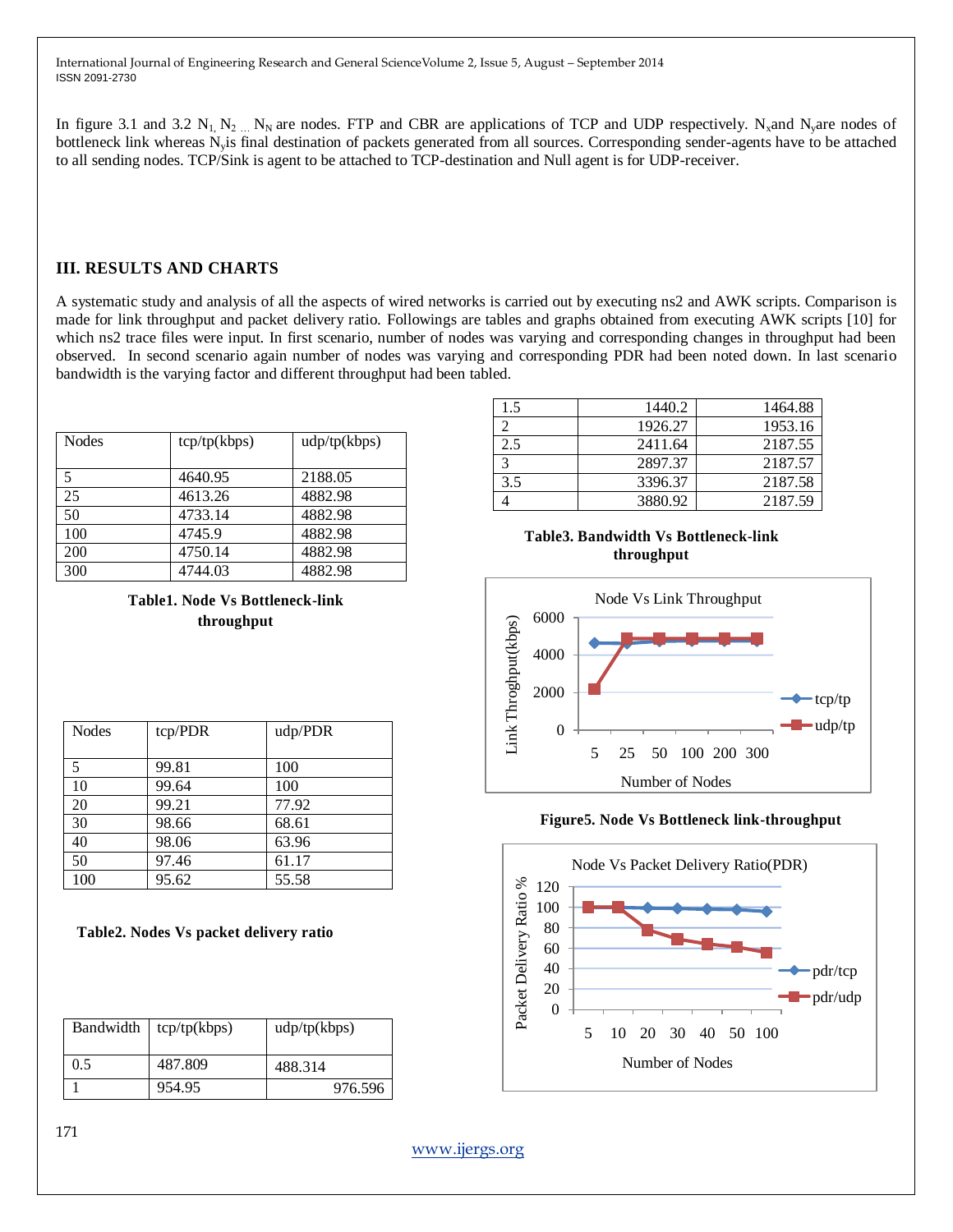#### **Figure6. Node Vs Packet Delivery Ratio**



**Figure7. Bandwidth Vs Link Throughput**

#### **IV.CONCLUSION**

Bottleneck link throughput and packet delivery ratio have been calculated using ns2 and AWK scripts. Link bandwidth and nodes are varying factors respectively. Packet delivery ratio is much better in TCP than of UDP. In case of link band width, TCP shows better link throughput than that of UDP.

Depending on application requirement one has to decide the suitable protocols. This study can be extended for other traffic generators namely exponential On/Off, Pareto On/Off and Traffic Trace. More over experiment can be carried out for wireless networks as a future work.

#### **ACKNOWLEDGEMENT**

I would like to express my gratitude and appreciation toInternational Journal of Engineering Research and General Science team who gave me the opportunity to publish this report. Special thanks to Nitte Meenakshi Institute of Technology Bangalore, management, Computer Science HOD and all staffs whose stimulating suggestions and mainly encouragement helped me to write this report.I would also like to acknowledge with much appreciation my family members especially my husband Mr.Ajith and my sons Aadithya and Abhirama for their cooperation and support.

#### **REFERENCES:**

- [1] Miss. SoniSamprati, "Next Generation of Internet Protocol for TCP/IP Protocol Suite", International Journal of Scientific and Research Publications, Volume 2, Issue 6, June 2012.
- [2] Santosh Kumar and SonamRai, "Survey on Transport Layer Protocols TCP & UDP", International Journal of Computer Applications 46(7):20-25, May 2012.
- [3] Fahim A. Ahmed Ghanem, Vilas M. Thakare, "Optimization Of IPv4 Packet's Headers", IJCSI International Journal of Computer Science Issues, Vol. 10, Issue 1, No 2, January 2013.
- [4] YogeshGolhar ,R.K.Krishna and Mahendra A. Gaikwad, "Implementation & Throughput Analysis of Perfect Difference Network (PDN) in Wired Environment", IJCSI International Journal of Computer Science Issues, Vol. 9, Issue 1, No 1, January 2012.
- [5] Performance Measurements and Metrics, [http://webstaff.itn.liu.se/~davgu/tnk087/Fo\\_8.pdf.](http://webstaff.itn.liu.se/~davgu/tnk087/Fo_8.pdf)
- [6] Computer Networks, Text Book b[yAndrew S. Tanenbaum.](http://www.amazon.com/Andrew-S.-Tanenbaum/e/B000AQ1UBW/ref=dp_byline_cont_book_1)
- [7] TeerawatIssariyakul and Ekram Hossain, Text Book "Introduction to Network Simulator NS2", Second Edition.
- [8] The ns manual, Kevin Fall and Kannan Varadhan.